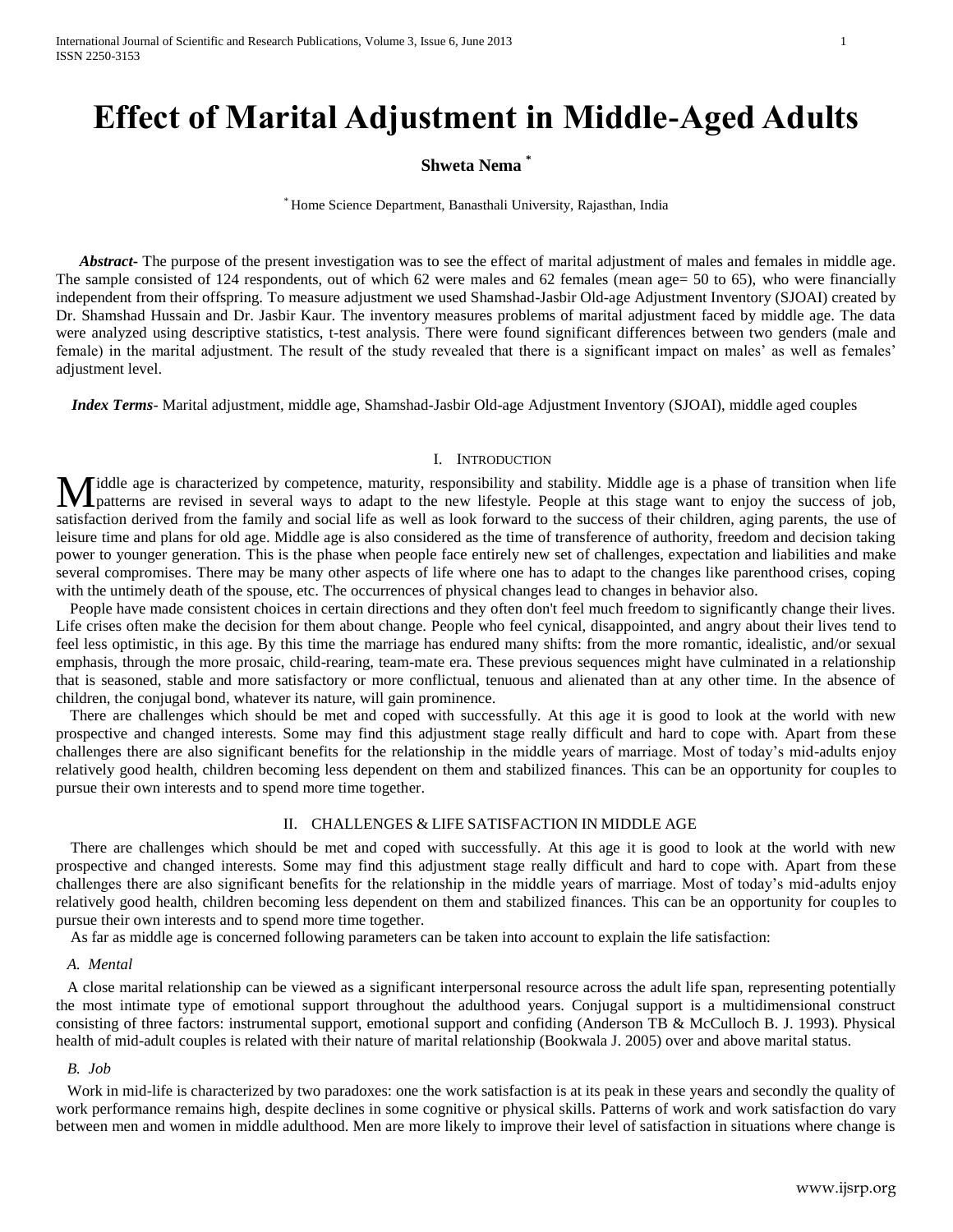possible. Women tend to withdraw and to engage in collective complaining with female co-workers. Still, women are better able to balance their dissatisfaction with areas of contentment.

### *C. Social*

In the process of socialization, adults prepare for a transition in role; this involves identifying the new norms and expectations that will be associated with the new social role once the transition is made. They have a concern for laws, traditions, and cultural values and offer a balance against too rapid cultural change.

#### *D. Marital*

It is likely that middle-aged partners' identification of successful problem-solving strategies contribute to the sense that they have control over their relationship. Skilled diplomacy (an approach to solving problems that involves confrontation of the spouse about an issue, followed by a period during which the confronting spouse works to restore harmony) is practiced more often by wives than by husbands, but it appears to be an effective skill for marital problem-solving no matter which spouse uses it.

#### *E. Family*

When looking at family relationships from the perspective of middle age, it should be looked in both directions: down the generational chain to relationships with grown children and up the chain to relationships with aging parents. The family role at this stage involves not only maximum amounts of assistance given in both directions in the generational chain, but also the maximum responsibility for maintaining affection bonds, what is sometimes called the mid-life "squeeze," or the "sandwich generation".

It is likely that middle-aged partners' identification of successful problem-solving strategies contribute to the sense that they have control over their relationship. Skilled diplomacy (an approach to solving problems that involves confrontation of the spouse about an issue, followed by a period during which the confronting spouse works to restore harmony) is practiced more often by wives than by husbands, but it appears to be an effective skill for marital problem-solving no matter which spouse uses it.

The first important adjustment around family relationship elderly people must make, is establishing good relationship with their spouse. With the role change from worker to retiree most people have opportunity to spend more time at home than they ever had before. If their relationships with their spouse are good, this will contribute to the happiness of both. If however, their relationships are strained, friction is increased by constant contacts.

As is true of other times in the life-span, happiness in old age too depends upon fulfillment of the three 'A's of happinessacceptance, affection and achievement. If all the three 'A's are being received in the companionship of spouse, then it may lead to the happiness and life satisfaction of adults couples.

Human beings constantly have to adjust to various roles, environmental demands and pressures. Throughout the course of life, human beings strive for well-being and happiness in various spheres of life - personal, social, economic, marital and work. Marital maladjustments are the consequences of dissatisfaction, especially in middle aged couples who are becoming more inclined towards extra-marital relationships and divorce. So, researcher was interested to know about the factors influencing the marital adjustment during middle age as well as the mental health of couples and also to explore how they react in frustrated situations.

#### III. MARITAL ADJUSTMENT

Marital adjustment is a life longs process; although in the early days of marriage one has to give serious consideration. This understanding of individual trait of the spouse is an ongoing process in marriage; because even if two people know each other before or at the time of marriage, there is a possibility that people change during the life cycle. Marital adjustment, therefore, calls for maturity that accepts and understands growth and development in the spouse. If this growth is not experienced and realized fully, death in marital relationship is inevitable. Sinhaand Mukerjee (1990) defines marital adjustment as, "the state in which there is an overall feeling between husband and wife, of happiness and satisfaction with their marriage and with each other." It, therefore, calls experiencing satisfactory relationship between spouses characterized by mutual concern, care, understanding and acceptance. Sexual compatibility and mutual enjoyment is an important factor contributing to the success of most marital relationship, job of spouse, shape families in a variety of ways. Two major aspects of work directly affect family life: (1) the level of economic rewards associated with work and (2) the conditions associated with performing a job.

No matter how satisfactory and inevitable marriage is some conflict theorists assert that marital relationships reflect and reinforce gender inequalities (Degler, 1980). Examples that support such an assertion are: (1) until the past few years, a husband could rape his wife and not be charged; (2) in traditional marriage vows the bride is given away to the groom; and (3) the woman has traditionally taken the surname of the husband after marriage. Conflict theory helps to explain the extent of violence in families, where care and cooperation are supposed to exist something not easily explained by functionalist theory. Good communication skills do not prevent conflict. Actually a conflict, followed by a confrontation, can produce positive results.

Fujihara (1998) did a study on 153 married couples which showed that marital adjustment was significantly correlated with subcategories of social adjustment (1) household adjustment (except the spouse), (2) external family adjustment, (3) work adjustment, (4) social leisure adjustment and (5) general adjustment. Thus, marital adjustment may be a part of social adjustment for women, but the two may be discrete for men. A study, made on 1,609 couples from the Russian Army, found that marital dissatisfaction from husband will cross over to the wife directly, whereas the indirect crossover, when a stressor, such as economic hardship or a negative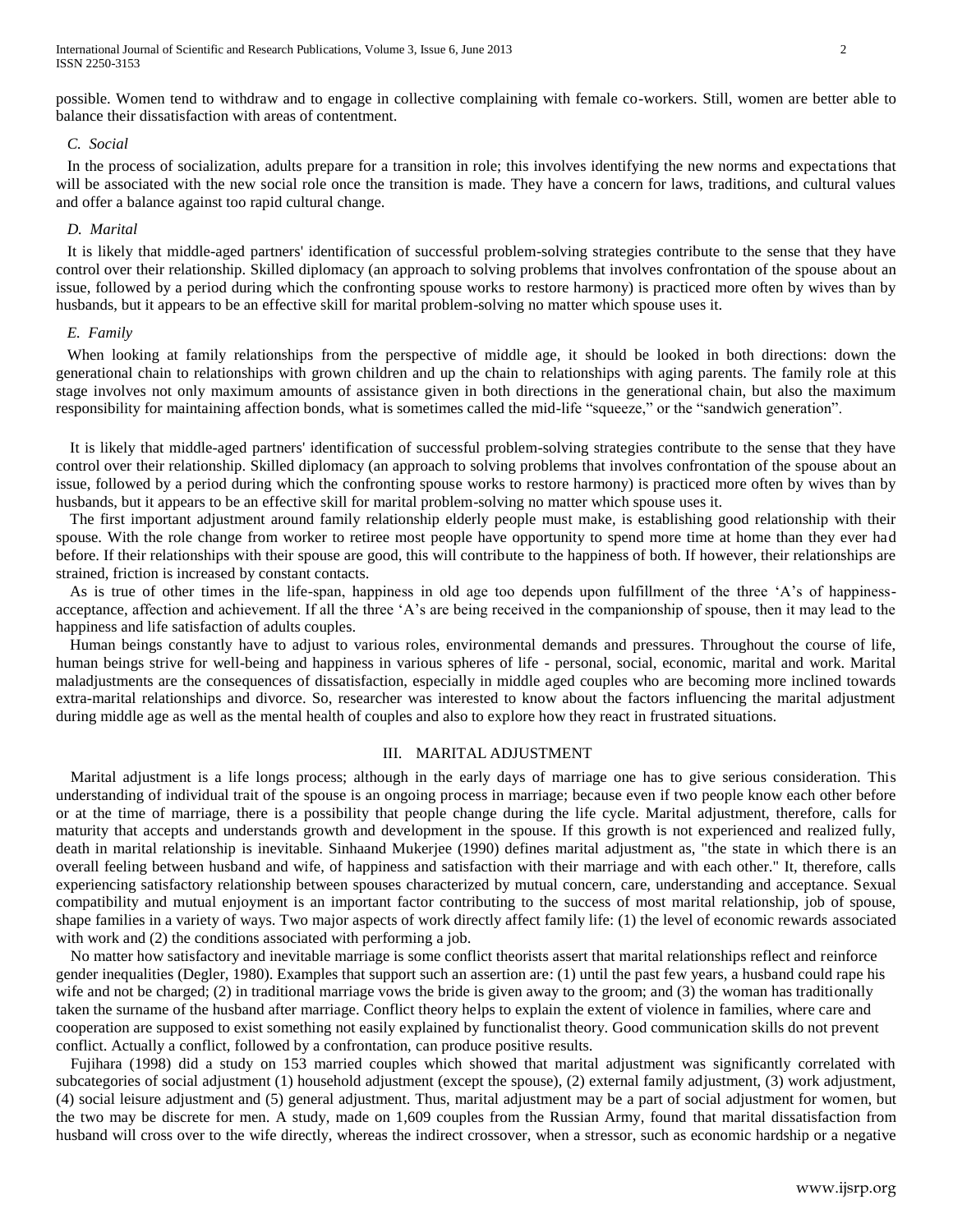life event increases the strain of a partner, is mediated the impact of the wife's social undermining behaviour on her husband (Westman, Vinokur, Hamilton & Roziner, 2004).

Vohs, Catanese, and Baumeister (2004) ended that, consistent with the traditional sexual script, research has consistently shown that men have a stronger sexual motivation than do women. Further, Sprecher (2002) found that relationship satisfaction (but not sexual satisfaction) negatively predicted the likelihood of relationship breakup for women but not for men. In contrast, sexual satisfaction (but no relationship satisfaction) negatively predicted the likelihood of relationship dissolution for men but not for women. Thus, perhaps for men decreased sexual satisfaction leads to decreased relationship satisfaction, whereas for women, the reverse is true.

Levenson, Robert W. et al. (1993) in a study based on 156 American couples in long-term marriages differed in age (40–50 or 60– 70 years) and marital satisfaction (satisfied or dissatisfied), found that marital interaction in older couples was associated with more affective positivity and lower physiological arousal (even when controlling for affective differences) than in middle-age couples. In terms of the relation between physiological arousal and affective experience, husbands reported feeling more negative the more they were physiologically aroused; for wives, affect and arousal were not correlated.

Carstensen, Laura et al. (1995) in a study on 1056 couples differing in age and marital satisfaction concluded that emotional behaviors expressed by couples differed as a function of age, gender and marital satisfaction. In older couples, the resolution of conflict was less emotionally negative and more affectionate than in middle-aged marriages. Differences between husbands and wives and between happy and unhappy marriages were also found. Wives were more affectively negative than husbands, whereas husbands were more defensive than wives, and unhappy marriages involved greater exchange of negative affect than happy marriages.

Pasupathi, Monisha et al. (1999) observed 79 younger and older, happily and unhappily married couples, discussing conflicts. They coded listening behaviors indicative of attention and comprehension (responsiveness) as well as those expressing emotions. It was expected that older married couples would display lower frequencies of responsive listening behaviors than middle-aged couples. Results provide conditional support for this hypothesis.

Green (2000) studied 13,000 households, including an oversample of minority households. Results revealed that long-term couples engaged in less conflict, utilized different conflict resolution strategies, were more satisfied with their marriages and perceived alternatives to their relationships as less favorable than younger couples. In addition, when husbands' and wives' scores on the above measures were compared, long term couples exhibited fewer differences than younger couples.

Isaac and Shah (2004) in a study based on 20 distressed and 20 non-distressed couples from a marital and family therapy center in the city of Bangalore, India, revealed that: (a) the group as a whole showed greater femininity than masculinity; (b) more nondistressed individuals show high androgyny; (c) androgynous dyads show better marital adjustment; and (d) qualitative analysis suggests a trend for couples to move towards more gender-neutral constructions of marriage, indicating a link between androgyny and marital adjustment and type of match between dyads.

Myers and Madathil (2005) administered Marital satisfaction and wellness questionnaire on forty-five individuals (22 couples and 1 widowed person) living in arranged marriages in India. The data were compared with existing data on individuals in the United States living in marriages of choice. Differences were found in importance of marital characteristics, but no differences in satisfaction were found. Differences were also found in 9 of 19 wellness scales between the two groups.

Fielder and Robinson Kurpius (2005) investigated the relationship of two contextual variables (the marital relationship and stress) with the experience of menopause for 224 married midlife women. Marital quality, marital satisfaction, and stress predicted menopausal symptomatology. Women in dissatisfying marriages, characterized by less social support, less depth, and higher conflict, reported increased stress and more menopausal symptoms than did women in satisfying marriages. Sexual satisfaction was positively related to marital satisfaction. No differences were found due to menopausal stage.

Yeh, Lorenz et al. (2006) based their study on 283 married American couples, to examine the causal sequences among three constructs for husbands and wives separately. Results of cross-11 lagged models, for both husbands and wives, provided support for the causal sequences that proceed from sexual satisfaction to marital quality, from sexual satisfaction to marital instability, and from marital quality to marital instability. Initially higher levels of sexual satisfaction resulted in an increase in marital quality, which in turn led to a decrease in marital instability over time. Effects of sexual satisfaction on marital instability appear to have been mediated through marital quality.

Laumann, Paik et al. (2006) conducted survey of 27,500 men and women aged 40 to 80 years in 29 countries. The cross-national variation of four aspects of sexual well-being (the emotional and physical satisfaction of sexual relationships, satisfaction with sexual health or function, and the importance of sex in one's life) was explored using cluster analysis, and relationships among sexual wellbeing, general happiness, and various correlates were examined using ordinary least squares regression and ordered logistic regression. Results from the cluster analysis identified three clusters: a gender-equal regime and two male-centered regimes. Despite this cultural variation, the predictors of subjective sexual well-being were found to be largely consistent across world regions.

Alder (2010) conducted study to determine whether there is a relationship between marital satisfaction and the independent variables of age, education level, and courtship length. Respondents  $(N = 60)$  were required to complete surveys online regarding their experiences in their marriages. Results indicated that there was not a statistically significant relationship between marital satisfaction, age, education level, and courtship length. However, there was a negative correlation between post-engagement courtship and dyadic adjustment, indicating that, as length of engagement increases, marital adjustment decreases.

Humbad, Donnellan et al. (2010) evaluated the associations between externalizing psychopathology and marital adjustment in a combined sample of 1,805 married couples in USA. Results indicated that more externalizing psychopathology, greater negative emotionality, and lower communal positive emotionality were associated with reduced marital adjustment in both individuals and their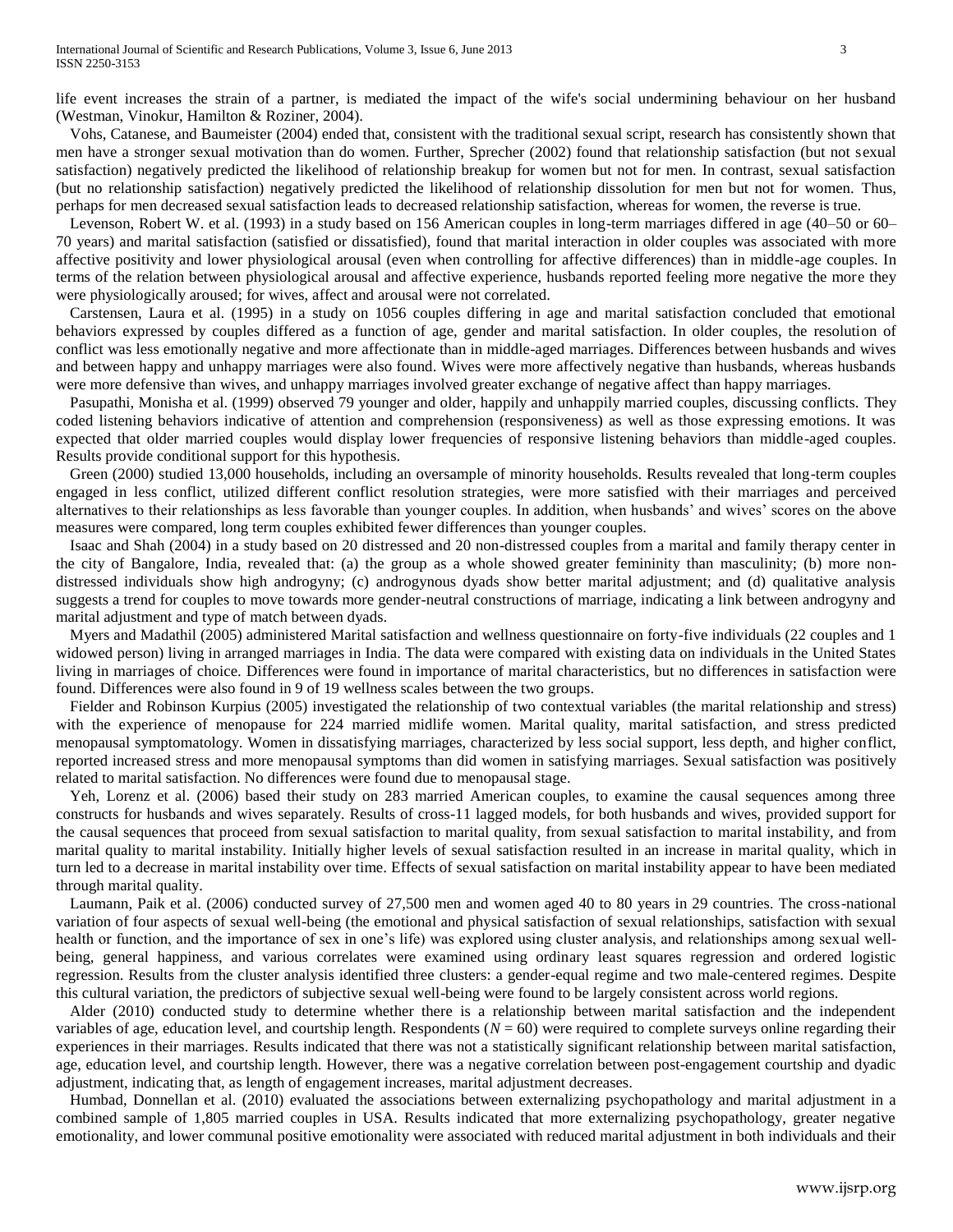spouses. Low constraint was associated with reduced marital adjustment for individuals but not for their spouses. Multivariate analyses indicated externalizing psychopathology continued to predict marital adjustment even when accounting for overlap with personality.

## IV. METHODOLOGY

## *Objectives*

Objective of this study is to study the effect of adjustment in middle aged adjustment. Significant differences were found between two genders (male and female) in the areas of health, home, social, marital, emotional and financial adjustment. There is a significant impact of these areas on males' as well as females' adjustment level.

## *Delimitations*

- 1. Subject is collect from Banastali University campus, this research is area specific.
- 2. The research is focused upon low income group population, which includes mess workers, watchman, shopkeeper, mechanic, library workers, horse barn workers and gardeners.

## *Sample*

The sample consisted of randomly selected *124 respondents, (62 males and 62 females mean age range= 50 to 65) which are mess workers, watchman, shopkeeper, mechanic, library workers, horse barn workers and gardeners; who are financially independent from their offspring.* Subjects from only low socio-economic status were selected. Individuals in this sample were only married couples.

## *Measures*

This study uses old age adjustment inventory, developed by Shamshad Hussain and Jashbir Kaur. This inventory was developed for male and female ranging between 50 to 65 years of age belonging to different professions. This 125 items inventory measures the adjustment of old aged people into six areas- health, home, social, marital, emotional and financial. Percentile norms are available sex wise and professional status wise.

## *Reliability of the Test*

The obtained indices of different type of sampling schemes are as follows:

| Item Analysis | Reliability | Validity  | Norm Construction |
|---------------|-------------|-----------|-------------------|
| $N = 375$     | $N = 100$   | $N = 100$ | $N = 100$         |

### V. RESULTS

## *Table-1:*

Mean-Values are Showing effect of marital adjustment in middle-aged adults (N=124)

|                  | Gender         | <b>Mean</b> | <b>SD</b>   | <b>Significance</b> |
|------------------|----------------|-------------|-------------|---------------------|
| <b>Heath</b>     | <b>Males</b>   | 19.48387097 | 3.857043527 | $0.001***$          |
|                  | <b>Females</b> | 16.80645161 | 3.937373301 |                     |
| Home             | <b>Males</b>   | 17.64516129 | 2.225756635 | $0.289*$            |
|                  | <b>Females</b> | 18.06451613 | 2.156735296 |                     |
| <b>Social</b>    | <b>Males</b>   | 15.32258065 | 1.817710626 | $0.253*$            |
|                  | <b>Females</b> | 14.93548387 | 1.932220058 |                     |
| <b>Marital</b>   | <b>Males</b>   | 11.93548387 | 2.455311858 | $0.001***$          |
|                  | <b>Females</b> | 9.258064516 | 4.427690379 |                     |
| <b>Emotional</b> | <b>Males</b>   | 13.87096774 | 3.091415247 | $0.001***$          |
|                  | <b>Females</b> | 11.87096774 | 3.471116752 |                     |
| <b>Financial</b> | <b>Males</b>   | 6.709677419 | 2.160654855 | $0.085*$            |
|                  | <b>Females</b> | 6.064516129 | 1.965864159 |                     |
| <b>Total</b>     | <b>Males</b>   | 84.87096774 | 10.19077672 | $0.001***$          |
|                  | <b>Females</b> | 77.0001     | 13.51623189 |                     |

(n=100) health, home, social, marital, emotional and financial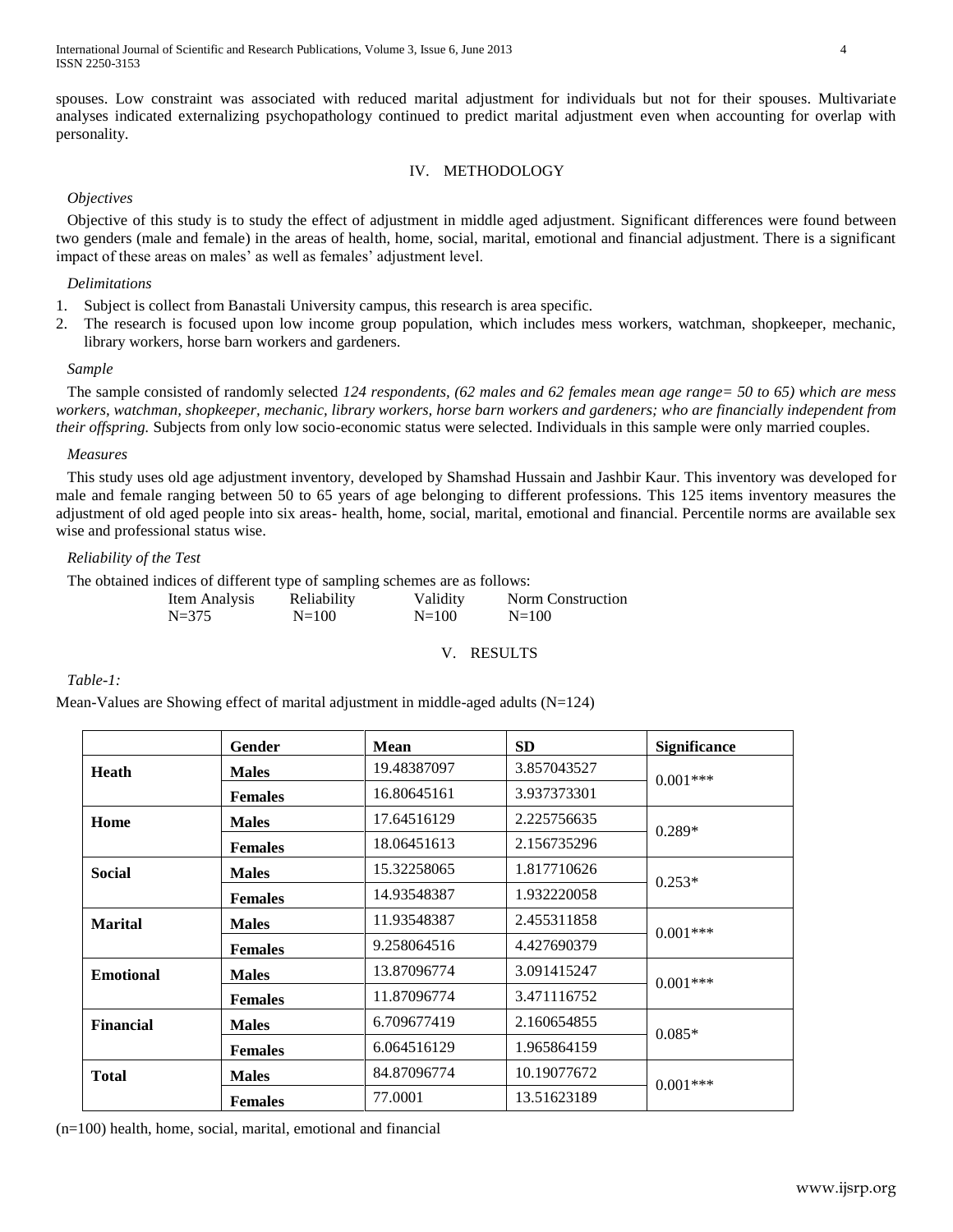# \*\*\*Highly Significant at 0.001level

\* Significant

The table depicts that significant relation of home, social and financial parameters were found in marital adjustment of males and females in middle aged. Whereas health, marital and emotional parameters have highly significant relation on marital adjustment in middle aged. As the mean value of health adjustment in men (19.48), and in female (16.80), mean value of marital adjustment in men (11.93) and in female (9.25) and the mean value of emotional adjustment in men (13.87) and in female (11.87) which is higher significant value the indicating that males make high level of adjustment than females.

The mean marital adjustment scores of these two genders were then compared. The Table-1 reveals that there is a significant difference between male and female i.e. high level of marital adjustment in males (Mean value  $= 11.93$  and S.D.  $= 2.45$ ) and low level of marital adjustment in females (Mean value  $= 9.25$ , S.D.  $= 4.42$ ) in comparison to high companionship of spouse group.

The result of the present study shows the significant at 0.001level. The investigator therefore concludes that there is a positive significant effect of marital adjustment between males and females.

For other dimensions of marital adjustment, only in financial adjustment no difference have been found which is indicating that both the spouses are enjoying equality and equity roles, participate and cooperate in all kinds of responsibilities leading to good marital adjustment. Through above mentioned result it can be concluded that companionship of spouse is an important support that creates joy and a sense of belonging through shared time together and expression of love and affection. It also provides assistance such as financial support or help with chores, through all life's changes. The cause of more life satisfaction for older couples may be that there are many opportunities to enjoy their lives together and to grow closer. In addition, spouses provide extraordinary companionship and support when health and mobility decline and partner needs assistance.

## VI. DISCUSSION AND CONCLUSION

Working females have to play dual roles as they are employed outside house. They shoulder more responsibilities than males, adjust their time and energy for children, spouse, and household activities, religious and social activities. They seek contentment and recreation out of all these activities performed and makes adjustment accordingly. This can be supported by Powers, Myers and Tingle (2004) studied 83 individuals (42 couples) living in medical marriage. Results revealed that resident spouses scored higher than the general married population on wellness, mattering, and satisfaction with shared marriage values and scored lower on work satisfaction and realistic beliefs. Barling (1986) in a study on "inter role conflict and marital functioning" found that conflict regarding work and family roles was associated with lower levels of marital adjustment among dual earner couples.

In contrast, males are more mentally healthy than females. A balance of psychic forces in the males shows sound mental health. Ability to understand and to share other people's emotions, the ability to concentrate at work and interest in several activities in middle aged males results in good adjustment with spouse and with the family members. They always have an inner feeling to spend quality time with their spouse, take care of and satisfy sexual needs of the partner. They have concern and feel responsible for needs of the family members and for smooth functioning of the family, they are able to make equal role distribution among the family members. They try to maintain balance between family and society. During middle age the males have less family responsibilities (as the children are grown up or settled down) and would also desire to spend some time for social work or welfare activities. It leads to their overall life satisfaction.

Hill (2005) conducted a study on 1,314 individuals and found that work to family facilitation was positively related to job satisfaction and life satisfaction, and negatively related to individual stress. Family to work facilitation was positively related to marital satisfaction, family satisfaction and life satisfaction, and negatively related to organizational commitment. Working fathers reported long work hours (49 hours / week), major involvement in household responsibilities (46 hours / week), and a work culture less supportive of their family life than working mothers reported. However, working fathers reported less individual stress, and greater family satisfaction, and life satisfaction than working mothers.

## *Principal Implications of the Study*

This study has very deep social implications to strength the marital bonds between the working couples. This can help / suggest

1. The middle aged couples to develop patience and tolerance and understanding for each other.

2. The importance of recreation, role distribution for smooth functioning marriage life.

3. Working couples to owe respect and equality rights to each other regarding financial and family matters with special reference to females.

#### *Suggestions*

- 1. This study was conducted to see the middle age crisis in adulthood regarding effect of marital adjustment. Further investigation may be undertaken to find out other factors affecting marital adjustment in middle adulthood.
- 2. Sample of present investigation was drawn only from Banasthali University, Rajasthan State of India.
- 3. Further revitalization programs could be undertaken for the identified martially maladjusted couples.
- 4. Similar research study can be undertaken on a sample belonging to different communities and cultures like Hindu, Muslim etc.